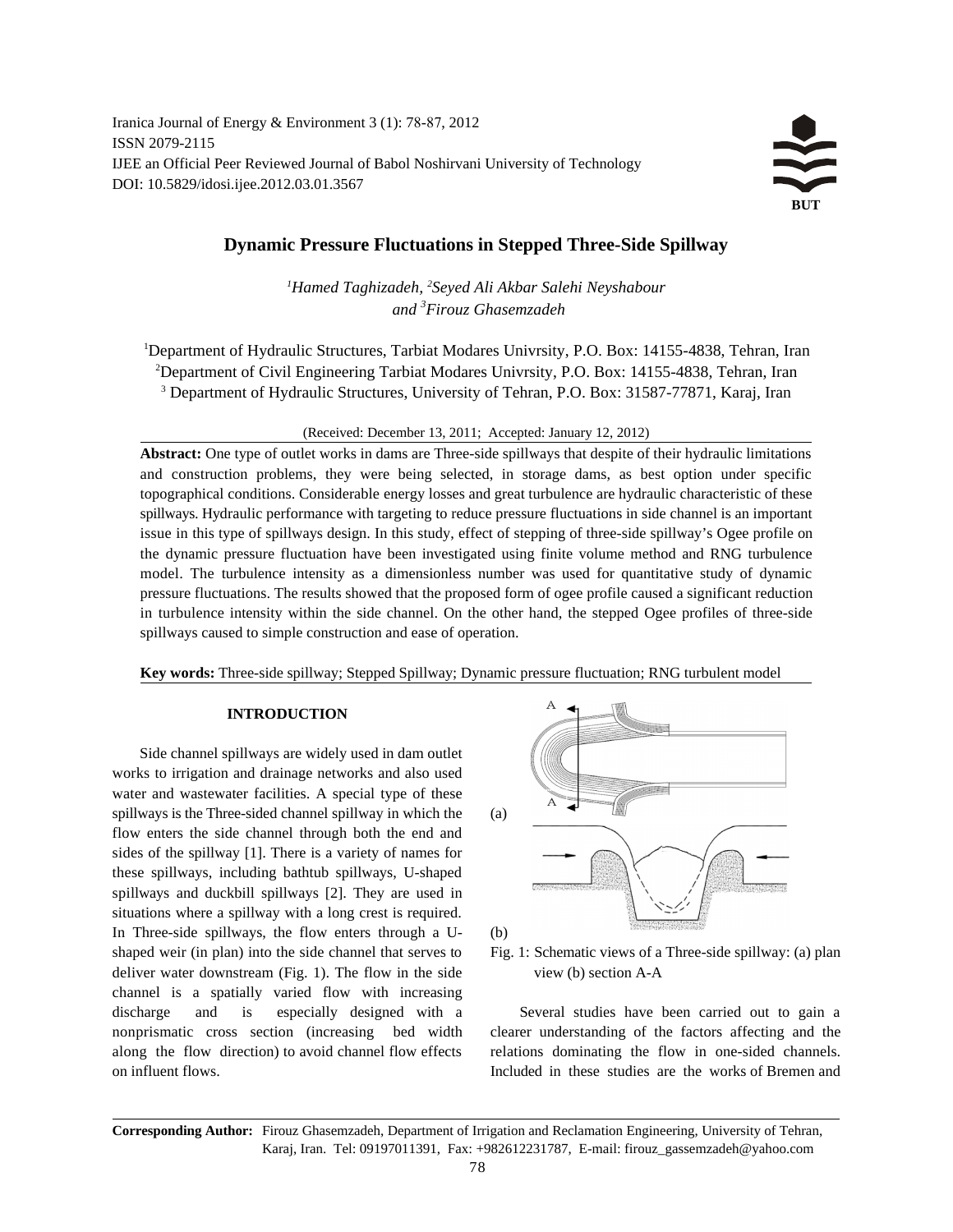studies by the Water Research Center have been carried end of the side channel. out on hydraulic models of three dams in Iran, namely (6) If possible, the side channel bed slope should be effect of each of the corners of the spillway on reducing slope of  $2 - 3\%$  is recommended [12]. crest length. He also compared the curves of flow rate versus water depth above the spillway crest as obtained Of the changes that can be utilized in three-side from theoretical and experimental methods [9, 10, 11]. spillways, with a view to improving hydraulic

Three-side spillways parameters, affecting the hydraulic The main hydraulic advantage of stepped spillways performance, have been carried out by Montazar and (Fig. 2) is the ability to dissipate more energy than Salehi [11]. For more detailed studies, they have been conventional smooth spillways. Although this is a strong defined the pressure fluctuations as an objective function. reason to use stepped spillways, it was not until the

- 
- 
- stable. dominates large portions of the flow in the spillway.
- (4) Sill elevation is regarded as the most effective geometric variable for reducing turbulence intensity and pressure fluctuations in these spillways and adjusting sill elevation leads to the desired performance of the structure. Extremely high elevations, however, cause the spillway inflow to be submerged and reduce the discharge coefficient. On the other hand, extremely low sill elevations will not have any considerable effect on optimizations of the hydraulic behavior of the flow in the side channel. Fig. 2: Sectional view of a stepped Three-side spillway
- Hager [3], Farney and Markus [4], Hinds [5], (5) The location of the end sill does not have a great Kouchakzadeh and Vatankhah [6], Kouchakzadeh *et al.* effect on turbulence intensity. It is recommended that [7] and Yen and Wenzel [8]. Few studies have been done no sill be installed at the end section of the channel on the hydraulic performance of Three-sided channel because this might give rise to interactions between spillways, however, most studies have only focused on the flow on the sill and the bulging flow within the specific applications of these spillways situations and central zone of the channel and thus undesirable have aimed at improving the hydraulic performance of the hydraulic conditions might be created in the channel flow. Examples include the laboratory experiments by the flow. To avoid this problem, it would be appropriate Water Research Center [9, 10] and Knight [11]. The to install a sill close to the downstream section of the
- Shahid Yaaghoobi, Jareh and Sivand, basically aimed at negative and about -2 to -3%. This might, of optimizing the flow conditions in the spillways. These course, result in problems with construction and high studies focused on determining optimized values for three costs. If a negative bed slope is adopted, however, design parameters: side channel bed slope, the certain provisions should be made for the drainage of appropriate elevation and shape of the end sill for the the channel when the spillway is not operating. In spillways. Knight calculated the effective crest length most cases, positive channel bed slopes are selected for two-sided, L-shaped spillways, taking into account the as a desirable option. Under these conditions, a bed

A series of experimental studies on number of performance, is stepping the ogee profile of spillway. The main findings of these laboratory researches can improvement of roller compacted concrete (RCC) be summarized in the following paragraphs: technology by the end of the twentieth century that the (1) Turbulence intensity and pressure fluctuations in the Currently, there is a considerable interest in evaluating the central axis of the three-sided channel are lower than performance of stepped spillways over RCC dams for high those in other parts of the channel. specific discharges, in either the design of new spillways, (2) The most important factor involved in reducing or the re-analysis of existing spillways due to an update turbulence intensity and improving the hydraulic in the probable maximum flood. In general terms, for conditions in the side channel of three-sided moderate unit discharges, large quantities of air entrain spillways is increased flow depth inside the channel. upstream of the spillway toe after the boundary layer (3) An increase in inflow rate is associated with a reaches the water depth. For higher specific discharges, corresponding reduction in pressure fluctuations in the boundary layer cannot reach the free surface at the side channel and thus the flow becomes more relatively short distances and the non-aerated region interest in stepped spillways was definitively renewed.

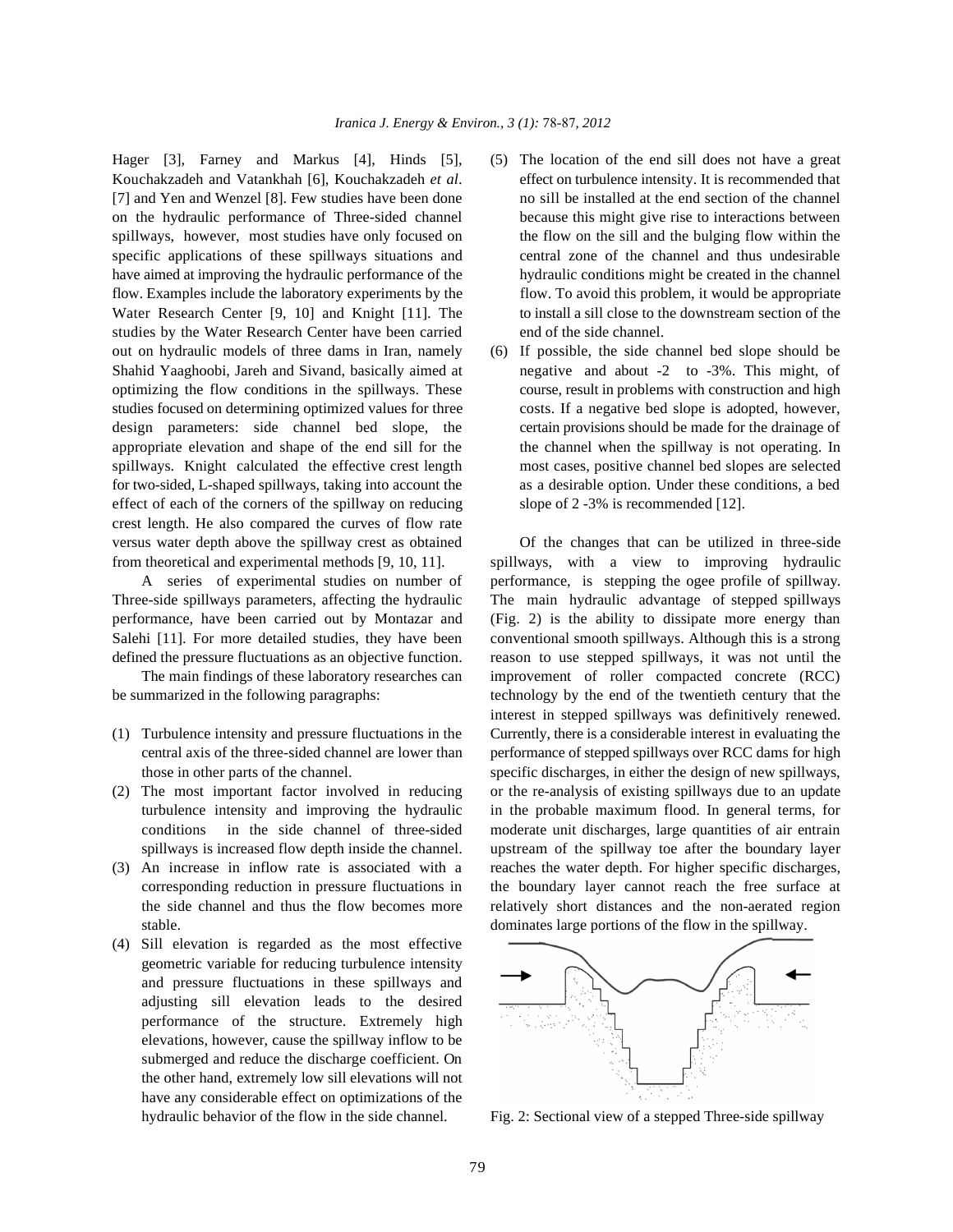spillways has consequences such as high energy RNG-based models rely less on empirical constants while dissipation, reducing the input flow velocity around the setting a framework for the derivation of a range of models side channel and intensity of layer abscission of approach at different scales. The RNG model uses equations similar flow within the side channel and subsequently has been to the equations for the k-  $\varepsilon$  model. However, equation caused to decrease the turbulence intensity in the side constants that are found empirically in the standard  $k - \varepsilon$ channels bed [1, 2]. model are derived explicitly in the RNG model. The

In this research, the dynamic pressure fluctuation has transport equation for k is [14]: been investigated by a commercially available CFD solver; Flow-3D, created by Flow Science. The laboratory results (3) of Jareh dam spillway related Water Research Center, has been used for numerical model validation. The numerical where k is the turbulent kinetic energy,  $\varepsilon$  is the results have been indicated that stepped Ogee spillway turbulent dissipation,  $u$ ,  $v$  and  $w$  are velocities in  $x$ ,  $y$  and caused to reduce the dynamic pressure fluctuations in the *z* directions, respectively. *P* is the turbulence production side channels bed but this type of spillway have term and in Cartesian coordinates is: disadvantages such as difficult to construction and operation and larger stilling basin.

**Governing Equations and Computational Scheme:** To solve the governing equations of fluid flow, Flow-3D solves a modification of the commonly used Reynoldsaverage Navier-Stokes (RANS) equations. The modifications include algorithms to track the free surface and model the flow past obstacles such as spillways. The where  $\rho$  is fluid density,  $\nu$  is dynamic viscosity;  $C_{SP}$  is the modified RANS equations are shown as: shear production coefficient. In Eq. (3), G is the buoyancy

Continuity: 
$$
\frac{\partial}{\partial x}(uA_x) + \frac{\partial}{\partial y}(vA_y) + \frac{\partial}{\partial y}(wA_z) = 0
$$
 (1)

$$
\text{Momentum:} \quad \frac{\partial U_i}{\partial t} + \frac{1}{V_F} \left( U_j A_j \frac{\partial U_i}{\partial x_j} \right) = \frac{1}{r} \frac{\partial P'}{\partial x_i} + g_i + f_i \quad (2)
$$

The variables  $u$ ,  $v$  and  $w$  represent the velocities in the *x*-, *y*- and *z*-directions;  $V_F$  = volume fraction of fluid in each cell;  $A_x$ ,  $A_y$  and  $A_z$  = fractional areas open to flow in the subscript directions; subscripts  $i$  and  $j$  represent flow directions;  $p=$  density; *P'* is defined as the pressure;  $U_j$  and  $A_j$  are velocity and cell face area in the subscript direction, respectively;  $g_i$  = gravitational force in the subscript direction; and  $f_i$  represents the Reynolds stresses for which a turbulence model is required for closure. It can be seen that, in cells The transport equation for *e* is completely full of fluid,  $V_F$  and  $A_i$  equal 1, thereby reducing the equations to the basic incompressible RANS  $\frac{3}{5}$ equations [13].

The only disadvantage with stepped spillway is that **Turbulence Models:** More recent turbulence models are at large discharges, as the jet is not aerated for some based on Renormalization-Group (RNG) methods. This distance downstream of the spillway, low pressure may approach applies statistical methods for a derivation of occur and lead to cavitations damage [1, 2]. the averaged equations for turbulence quantities, such as Stepping the standard profiles of Three-side turbulent kinetic energy and its dissipation rate. The

$$
\frac{\partial k}{\partial t} + u \frac{\partial k}{\partial x} + v \frac{\partial k}{\partial y} + w \frac{\partial k}{\partial z} = P + G + D_k - \mathbf{e}
$$
 (3)

$$
P = \frac{C_{SP}\mathbf{m}}{\mathbf{r}} \left[ 2\left(\frac{\partial u}{\partial x}\right)^2 + 2\left(\frac{\partial v}{\partial y}\right)^2 + 2\left(\frac{\partial w}{\partial z}\right)^2 + \left(\frac{\partial w}{\partial z} + \frac{\partial w}{\partial x}\right)^2 + \left(\frac{\partial v}{\partial z} + \frac{\partial w}{\partial x}\right)^2 + \left(\frac{\partial v}{\partial z} + \frac{\partial w}{\partial y}\right)^2 \right]
$$
(4)

production term:

$$
G = \frac{C_{\mathbf{r}} \mathbf{m}}{\mathbf{r}^3} \left[ \frac{\partial \mathbf{r}}{\partial x} \frac{\partial p}{\partial x} + \frac{\partial \mathbf{r}}{\partial y} \frac{\partial p}{\partial y} + \frac{\partial \mathbf{r}}{\partial z} \frac{\partial p}{\partial z} \right]
$$
(5)

where  $C_{\rho}$  has a default value of 0.0, unless the problem is thermally buoyant, in which case it takes on the value of 2.5. The diffusion term,  $D_k$  in Eq. (3) is:

$$
D_k = \frac{\partial}{\partial x} \left( \frac{v_T}{\mathbf{s}_k} \frac{\partial k}{\partial x} \right) + \frac{\partial}{\partial y} \left( \frac{v_T}{\mathbf{s}_k} \frac{\partial k}{\partial y} \right) + \frac{\partial}{\partial z} \left( \frac{v_T}{\mathbf{s}_k} \frac{\partial k}{\partial z} \right) \tag{6}
$$

 $\mathbf{F} = \text{gravitational}$  where  $v_T$  is turbulent viscosity  $\mathbf{S}_k = 1.0$  in the standard *k* - *e* model and  $s = 0.72$  in the RNG *k* - *e* model.

$$
\frac{\partial e}{\partial t} + u \frac{\partial e}{\partial x} + v \frac{\partial e}{\partial y} + w \frac{\partial e}{\partial z} = C_{e1} \frac{e}{k} (P + C_{e3} G) + D_e - C_{e2} \frac{e^2}{k}
$$
 (7)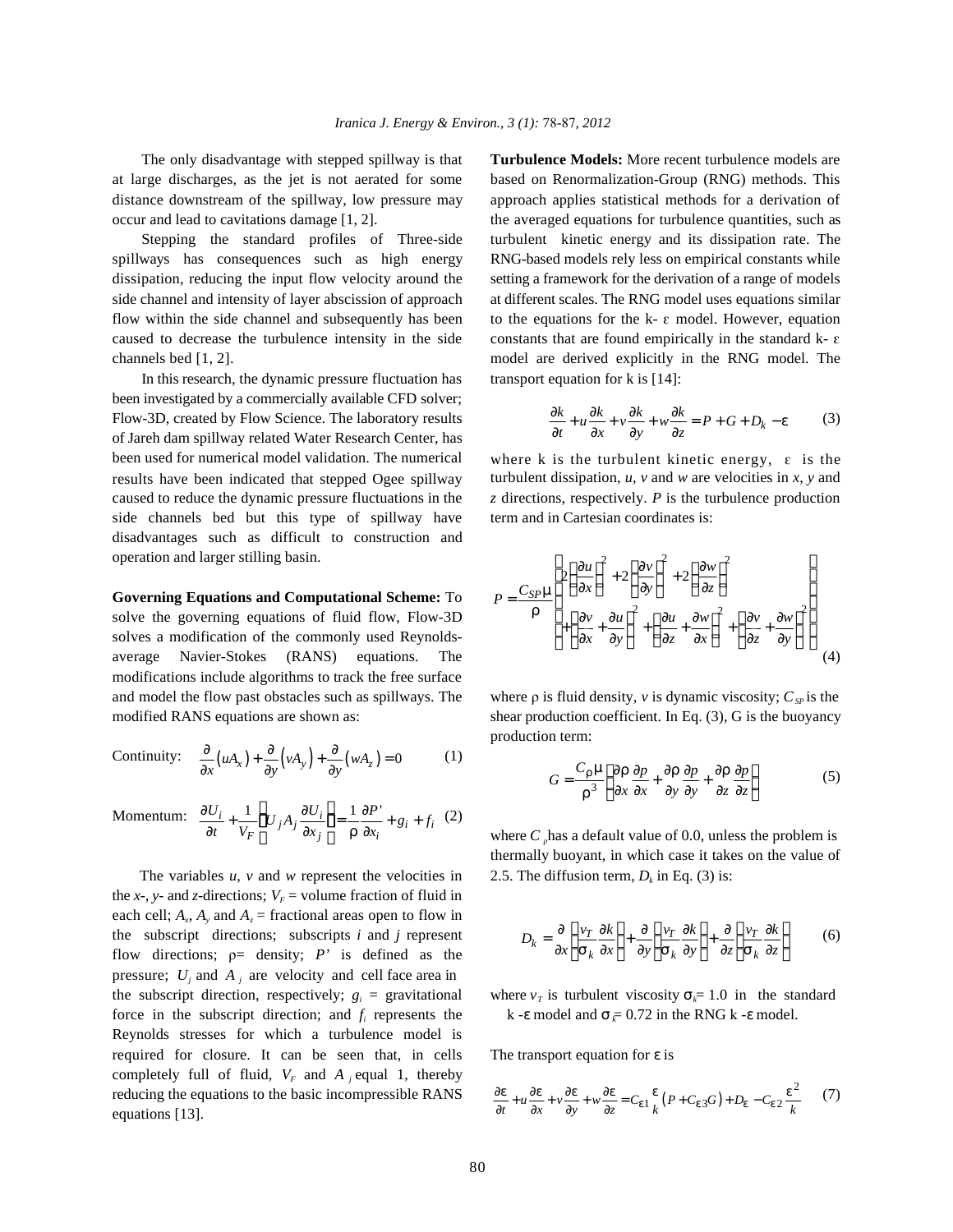Where  $C_{e}$   $C_{e_2}$  and  $C_{e_3}$  are user-adjustable, nondimensional parameters. The default value for  $C_{e_1}$  is 1.44 for the k -*e* model and 1.42 for the RNG.  $C_{e_2}$  defaults to define obstacles. The grid porosity value is zero within 1.92 for the k -*e* and is computed based on the values obstacles and 1 for cells without the ob of k, **e** and the shear rate for the RNG model.  $C_{e_3}$  has a partially filled with an obstacle have a value between zero value of 0.2 for both models. The diffusion term for the and 1, based on the percent volume that is solid.

$$
D_{e} = \frac{\partial}{\partial x} \left( \frac{v_{T}}{s_{e}} \frac{\partial e}{\partial x} \right) + \frac{\partial}{\partial y} \left( \frac{v_{T}}{s_{e}} \frac{\partial e}{\partial y} \right) + \frac{\partial}{\partial z} \left( \frac{v_{T}}{s_{e}} \frac{\partial e}{\partial z} \right)
$$
(8)

the standard k- *e* model. In particular, the RNG model is that can contain fluid but also determines the fraction area turbulence flows and flows having strong shear regions (fluid flow) can occur. This method eliminates the [15]. ''stair-stepping'' effect normally associated with

equilibrium, the model provides results similar to the curved or otherwise, with short, straight-lined segments. standard model. For unbalanced current, especially when In essence, the ogee crest is constructed of a series of secondary currents are in flow, RNG model with revised short chords that define the ogee's curves. Given this coefficients provides low diffusion than the standard fact, it is obvious that smaller size cells produce a much model. In other words, can express that the predicted smoother numerical obstacle boundary. It is important to viscosity values will not be increased unusually and this note that, although short chords can effectively is considered an advantage [16]. approximate a curved surface, it is still an approximation

package Flow-3D uses the finite-volume method to solve finite-element method or a curvilinear boundary fitted the RANS equations [17]. The computational domain is method would be required [18]. subdivided using Cartesian coordinates into a grid of variable-sized hexahedral cells. For each cell, average **Free Surface:** To numerically solve the rapidly varying values for the flow parameters (pressure and velocity) are flow over an ogee crest, it is important that the free computed at discrete times using a staggered grid surface be accurately tracked. Tracking involves three technique. The staggered grid places all dependent parts: locating the surface, defining the surface as a sharp variables at the center of each cell with the exception of interface between the fluid and air and applying boundary the velocities u, v and w and the fractional areas  $A_x$ ,  $A_y$  conditions at the interface. One means of tracking the free and A<sub>r</sub>. Velocities and fractional areas are located at the surface is the VOF method. The VOF method evolved center of cell faces (not cell centers) normal to their from the marker-and-cell method but is more associated direction. For example, u and  $A<sub>x</sub>$  are located at computationally efficient. The VOF method is also the center of the cell faces that are located in the Y, Z described by Hirt and Nichols [18]. The VOF method is plane (normal to the X-axis). A two-equation renormalized similar to the FAVOR method in defining cells that are group theory model was used for turbulence closure [13]. empty, full, or partially filled with fluid. Cells without fluid

solid and fluid, completely fluid, part fluid and completely found by an algorithm that uses the surrounding cells to of the Fractional Area/Volume Obstacle Representation Similar to the FAVOR method, the free surface is defined a modified volume-of-fluid (VOF) method [17]. planes (3D); however, the VOF method allows for a

**Obstacle Generation:** The FAVOR method, outlined by Hirt and Nichols [18], is a porosity technique used to obstacles and 1 for cells without the obstacle. Cells only dissipation is: Therefore, the ogee crest's surface is defined by cells zero. The location of the interface in each cell is defined as Where  $s_e = 1.3$  in the standard k -*e* model and  $s_e = 0.72$  dimensions and a plane in three dimensions, determined in the RNG k -**e** model. by the points where the obstacle intersects the cell faces. Generally, the RNG model has wider applicability than The slicing plane not only defines the fractional volume known to describe more accurately low intensity  $(A_x, A_y \text{ and } A_z)$  on each cell face through which flux For simple flows, where the turbulence is in local rectangular grids and replaces all obstacle surfaces, **Numerical Methodology:** The commercially available CFD different numerical method such as a second order within the grid that have a porosity value between 1 and a first-order approximation. A straight line in two to a curved surface. To fit a curved surface exactly, a

The modeling of a free-surface flow over an obstacle have a value of zero. Full cells are assigned a value of with Flow-3D constrains the makeup of each cell within 1 and partially filled cells have a value between zero and the grid to one of five conditions: completely solid, part 1. The slope of the free surface within the partial cells is empty. The ogee crested spillway was defined as an define a surface angle and a surface location. The VOF obstacle in the rectangular domain by the implementation method allows for steep fluid slopes and breaking waves. (FAVOR) method. The free surface was computed using by a series of connected chords (2D) or by connected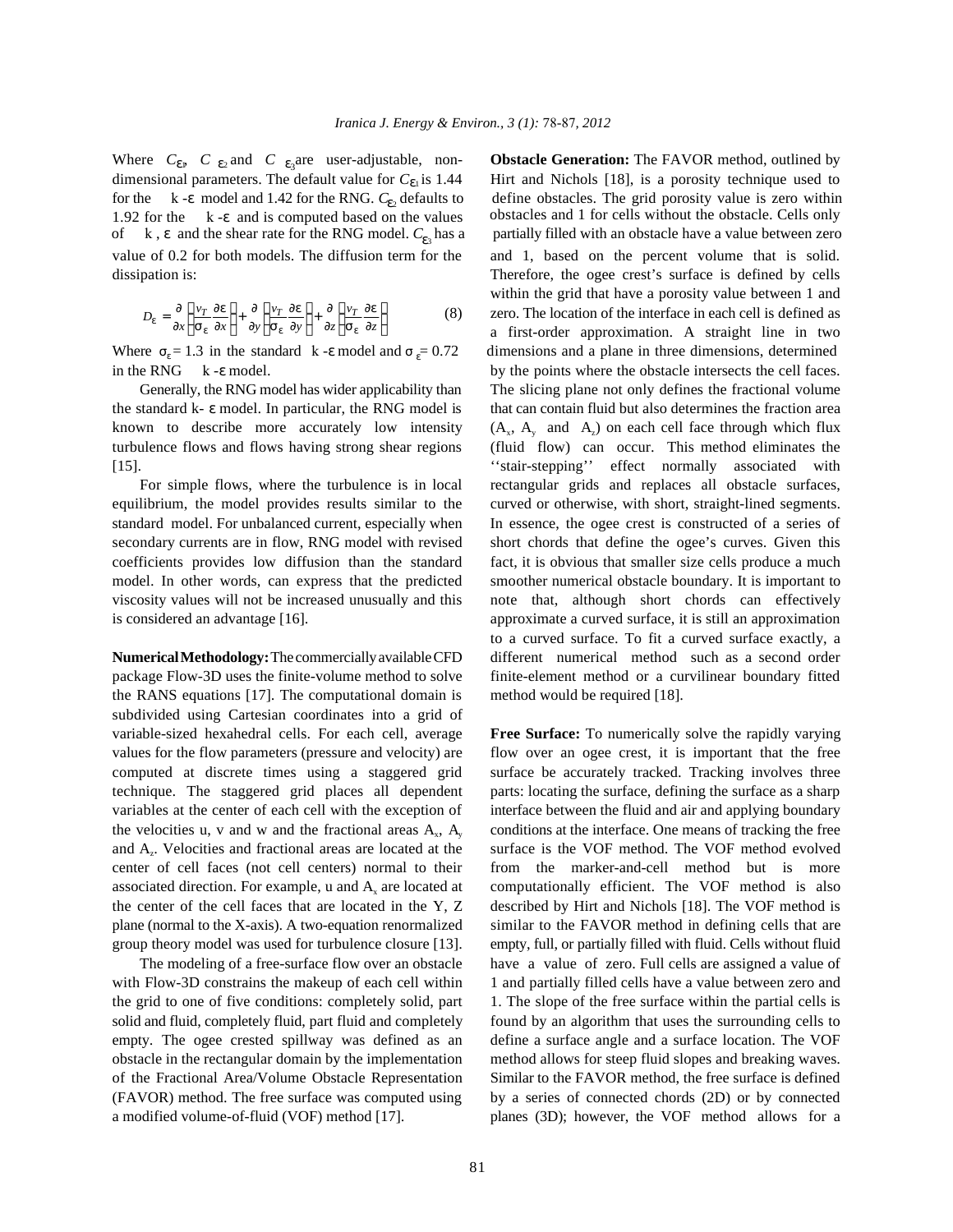changing free surface over time and space. Once again, this first-order approximation is not an exact fit to the curved flow surface. A true fit would require a secondorder or higher adaptive grid that changes temporally and spatially to fit the changing water surface. The VOF method has additional concerns that require special consideration. VOF numerical techniques tend to be dissipative in nature, which can smear the free surface interface. Smearing of the interface distributes small amounts of fluid across several adjacent cells. These Fig. 3: Three dimensional solid of simulated model "misty" cells can introduce spurious results and prevent the free surface from being accurately identified. Flow-3D reduces this problem by implementing an algorithm to effectively clean up the misty regions [17]. The implementation of this algorithm eliminates fluid in the misty regions and resets the fluid fraction in interface cells, thereby not completely adhering to the conservation of mass principle. The conservation of mass principle is additionally violated by computer round off error, as the code tracks fluid flux through cell face areas. However, the code also tracks the volume of fluid that is eliminated or added to the solution by the different algorithms. This cumulative volume error can provide a means of monitoring and evaluating the solution accuracy. In the final run of each numerical simulation, a cumulative Fig. 4: Flow pattern and streamline on the spillway volume error of less than  $60.03\%$  was reported. Therefore  $(O=55 \frac{1}{s})$ it is believed that the effect on continuity was not significant, for all practical purposes [18, 19].

**Model Validation:** The laboratory results of Jareh dam's spillway related Water Research Center has been used for numerical model verification. In order to verification, the numerical model of Jareh dam's spillway (Fig. 3) was simulated and then the results were compared with experimental results.

**Flow Pattern:** The flow pattern observed in different experiments shows a bulge in the flow surface at the Fig. 5: Flow depth at the central axis of the side channel central zone of the spillway's side channel (Fig. 4) that for different discharges. (CFD-Experimental) major cause of this bulge may be related to the collision of the inflows in this zone and conversion of their **Flow Depth at the Central Axis of the Side Channel:** momentum to pressure that this pressure shows itself as According to the available experimental data, values of a rise in depth. For lower inflow discharges, the flow depth at central axis of the side channel have been momentum of the inflow is low too and so the pressure gained. Fig. 5 shows the numerical and experimental and flow depth within the central zone of the channel values of flow depth at central axis of the side channel. will be low. Under such circumstances, the flow depth This result shows that the model is so capable in at the peripheries of the bulge is unstable and there are determination of the water surface profiles in the side large fluctuations in flow depth towards the channel channel. The flow patterns observed from different sidewalls. experiments shows formation of a bulge in the flow depth







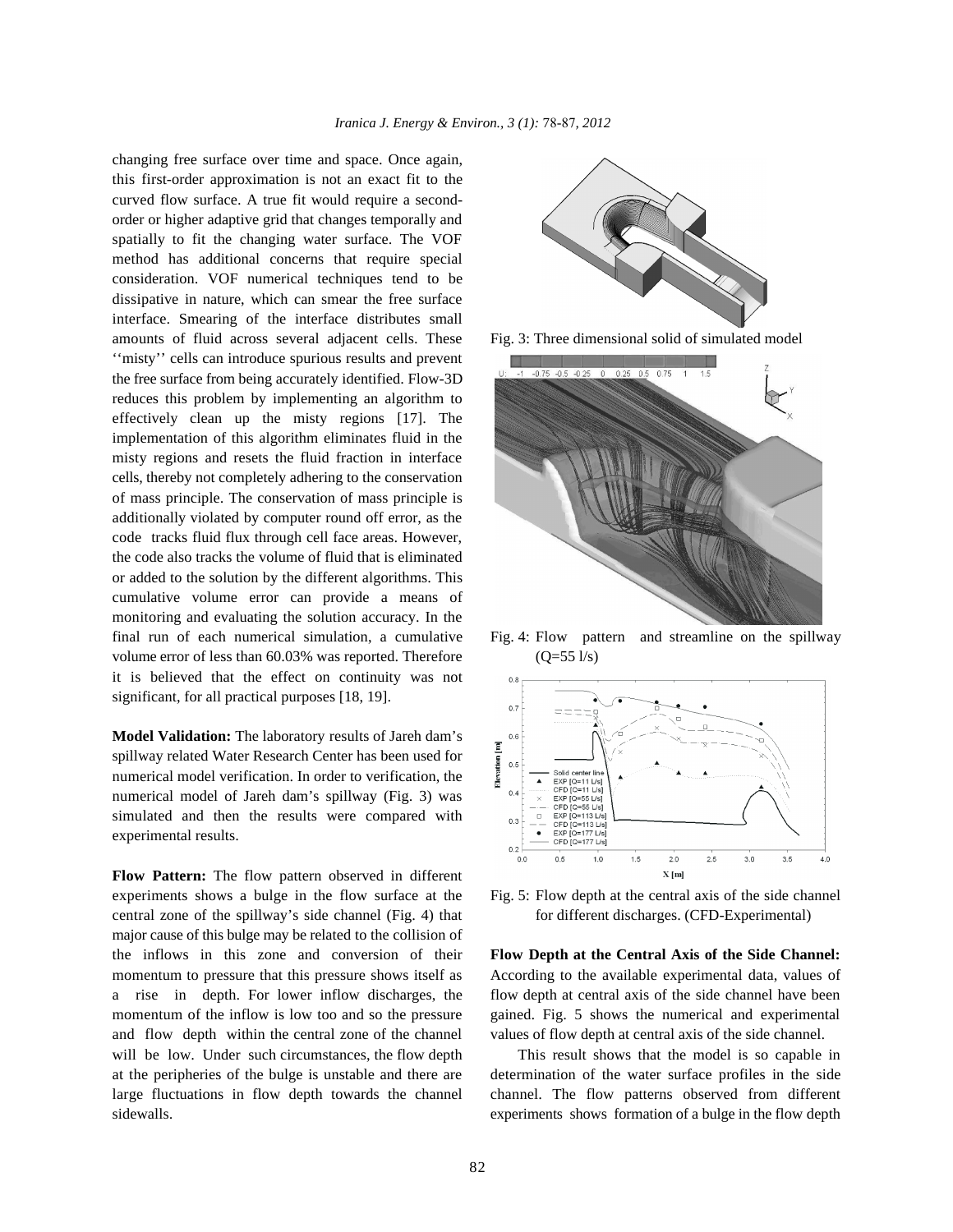| Iranica J. Energy & Environ., 3 (1): 78-87, 2012 |  |  |  |  |  |  |
|--------------------------------------------------|--|--|--|--|--|--|
|--------------------------------------------------|--|--|--|--|--|--|

Table 1: Information about meshing, boundary conditions and equations

| Meshing             | Model Type                                | <b>VOF</b>        |
|---------------------|-------------------------------------------|-------------------|
|                     | Number of computational blocks            | 2                 |
|                     | Number of computational Volume            | 500000            |
| Boundary conditions | Spillway body                             | Solid             |
|                     | Lateral boundaries                        | Wall              |
|                     | Inlet                                     | Specific Velocity |
|                     | Outlet                                    | Outlet            |
| Equations           | Turbulence model                          | <b>RNG</b>        |
|                     | Algorithm to solve the pressure equation  | <b>GMRES</b>      |
|                     | Algorithm to solve the fluid shear stress | Explicit          |
|                     | Free surface model                        | <b>VOF</b>        |
|                     | Time interval                             | 0.01s             |

Table 2: Cross sectional flow depths (cm) for different discharges

|              |              |        |      | a. $Q=11$ $1/s$  |        |      |         |
|--------------|--------------|--------|------|------------------|--------|------|---------|
| Type         | Experimental |        |      | <b>CFD</b>       |        |      |         |
| Sections     | Right        | Center | Left | Right            | Center | Left | Error % |
| $\, {\bf B}$ | 15.0         | 14.5   | 15.0 | 14.3             | 14.00  | 14.4 | 3.40    |
| $\mathsf{C}$ | 17.0         | 20.5   | 16.8 | 18.0             | 19.45  | 17.6 | 5.12    |
| D            | 18.1         | 17.3   | 18.0 | 17.8             | 17.26  | 17.6 | 0.23    |
| Е            | 19.3         | 18.6   | 19.0 | 18.8             | 17.80  | 18.5 | 3.90    |
|              |              |        |      | b. $Q=55$ $1/s$  |        |      |         |
| Type         | Experimental |        |      | CFD              |        |      |         |
| Sections     | Right        | Center | Left | Right            | Center | Left | Error % |
| B            | 23.4         | 23.0   | 23.5 | 21.0             | 22.45  | 22.3 | 2.40    |
| $\mathsf{C}$ | 26.0         | 33.0   | 26.5 | 26.7             | 32.20  | 26.3 | 2.42    |
| D            | 28.1         | 29.5   | 28.5 | 28.1             | 28.51  | 27.4 | 3.30    |
| E            | 27.5         | 27.5   | 27.5 | 27.4             | 28.55  | 27.7 | 3.80    |
|              |              |        |      | c. $Q=113$ $1/s$ |        |      |         |
| Type         | Experimental |        |      | <b>CFD</b>       |        |      |         |
| Sections     | Right        | Center | Left | Right            | Center | Left | Error % |
| B            | 30.8         | 30.5   | 30.7 | 30.5             | 30.2   | 30.5 | 1.0     |
| $\mathsf{C}$ | 33.0         | 39.6   | 32.8 | 32.1             | 37.9   | 31.0 | 4.2     |
| D            | 33.4         | 36.5   | 33.5 | 32.5             | 35.0   | 32.7 | 4.1     |
| E            | 34.7         | 34.5   | 34.8 | 33.4             | 33.2   | 33.3 | 3.7     |
|              |              |        |      | d. $Q=177$ $1/s$ |        |      |         |
| Type         | Experimental |        |      | CFD              |        |      |         |
| Sections     | Right        | Center | Left | Right            | Center | Left | Error % |
| B            | 41.6         | 42.0   | 42.0 | 43.0             | 43.0   | 42.8 | 2.3     |
| $\mathsf{C}$ | 42.4         | 42.2   | 42.6 | 42.0             | 42.0   | 42.2 | 0.5     |
| D            | 40.9         | 41.7   | 40.8 | 40.0             | 41.1   | 41.0 | 1.4     |
| E            | 41.2         | 41.0   | 41.2 | 39.7             | 39.7   | 40.0 | 3.1     |

at central zone of the spillway's side channel. It may be within the central zone of the channel will be resulted from collision of the inflows in this zone. When comparatively low. Under such circumstances, the flow the inflows, perpendicular to the axial flow, collide at the depth at the peripheries of the bulge is also lower and the side channel, the momentum of them cause to rise in bulge does not have great stability, so there are large pressure and this pressure manifests itself as an increase fluctuations in flow depth towards the channel sidewalls. in flow depth at central zone. For lower inflow discharges, For this reason, in the bulge station, calculations in terms the momentum of the inflow into the side channel is of location are with large errors. By considering that the correspondingly low so the pressure and flow depth most important factor involved in reducing turbulence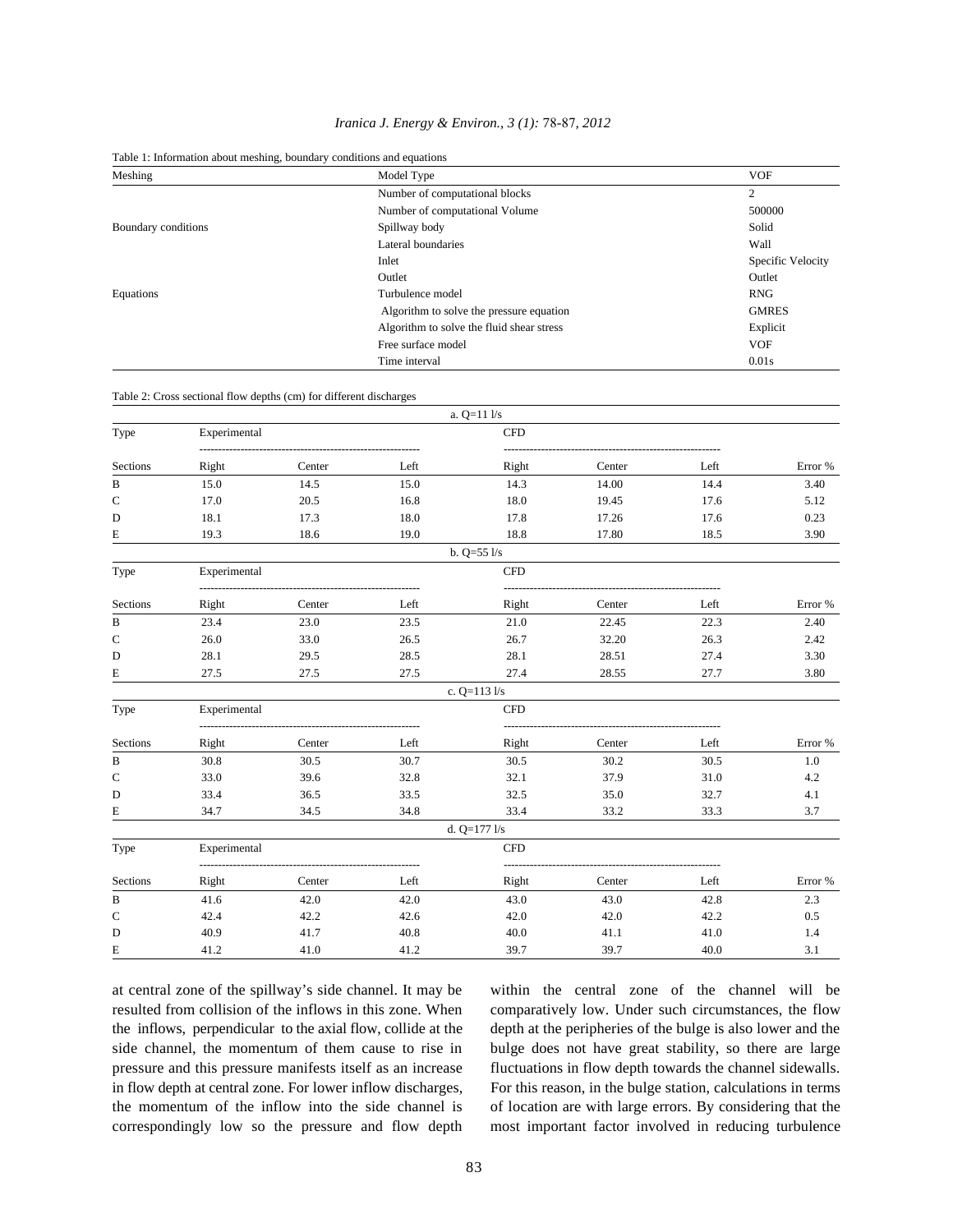intensity and improving the hydraulic conditions of **RESULTS AND DISCUSSION** three-sided spillway's side channel is increased flow depth of channel, a significant error is occurred at the less **Dynamic Pressure Fluctuations:** For investigation of

flow is three-dimensional, the cross sectional flow depth were calculated. has been gained in sections B, C, D and E (Fig. 6). Table 2 shows the numerical and experimental values of the cross sectional flow depth that are calculated in the specified sections of Fig. 6. In addition, Fig. 7 shows that how the bulge comes up.

**Analysis of Dynamic Pressure Fluctuations:** In this study, in order to quantitative analyze of the dynamic pressure fluctuations, a dimensionless number called the turbulence intensity has been used and can be calculated from the following relations [12]:

$$
T_u = \frac{P'_{rms}}{P}
$$
 (9)

Where

$$
\overline{P} = \lim_{T \to \infty} \frac{1}{T} \int^{T} P(t) dt
$$
 (10)

and

$$
P'_{rms} = \sqrt{P'^2} = \lim_{T \to \infty} \left[ \frac{1}{T} \int^T P'(t) dt \right]
$$
 (11)

momentary pressure,  $\overline{P}$  is the average pressure, *P'* is the In which *P'rms* is the root mean square of the instantaneous pressure, *T* is the time cycle of the pressure fluctuation, *t* is the time parameter.



Fig. 6: Location of cross sections for study of flow properties



Fig. 7: Bulge's come up in C section (Q=55 l/s)

discharges. dynamic pressure fluctuations, a series of important **The Cross Sectional Flow Depth:** Considering that the the Instantaneous pressure and turbulence parameters points in side channel spillway (Fig. 8) were chosen, then

Table 3: Turbulence intensity parameter values in main points of the sill (Fig. 8) in the side channel

| $T_{u}$        |               |         | $T_{u}$        |                |         |
|----------------|---------------|---------|----------------|----------------|---------|
|                | $Q=113$ $1/s$ |         |                | $Q=11$ $1/s$   |         |
| Point          | Ogee          | Stepped | Point          | Ogee           | Stepped |
| 1              | 0.00134       | 0.00372 | $\mathbf{1}$   | 0.35347        | 0.18122 |
| 2              | 0.02380       | 0.00060 | $\overline{2}$ | 0.01769        | 0.02124 |
| 3              | 0.02303       | 0.00063 | 3              | 0.00925        | 0.01223 |
| $\overline{4}$ | 0.02303       | 0.00063 | $\overline{4}$ | 0.00925        | 0.00223 |
| 5              | 0.02271       | 0.00071 | 5              | 0.01453        | 0.00958 |
| 6              | 0.02205       | 0.00077 | 6              | 0.02934        | 0.03393 |
| 7              | 0.02205       | 0.00077 | 7              | 0.02934        | 0.03393 |
| 8              | 0.02014       | 0.00083 | 8              | 0.01459        | 0.00712 |
| 9              | 0.01954       | 0.00064 | 9              | 0.01631        | 0.00885 |
| 10             | 0.01954       | 0.00064 | 10             | 0.01631        | 0.00885 |
| 11             | 0.01443       | 0.00070 | 11             | 0.00320        | 0.00159 |
| 12             | 0.01408       | 0.00090 | 12             | 0.02177        | 0.04945 |
| 13             | 0.01408       | 0.00090 | 13             | 0.02177        | 0.01945 |
| 14             | 0.00588       | 0.00051 | 14             | 0.00280        | 0.00191 |
| 15             | 0.00621       | 0.00058 | 15             | 0.00253        | 0.00187 |
| 16             | 0.00621       | 0.00058 | 16             | 0.00253        | 0.00187 |
| $T_u$          |               |         | $T_{u}$        |                |         |
|                | $Q=177$ $1/s$ |         |                | $Q = 55$ $1/s$ |         |

| Point          | Ogee    | Stepped | Point          | Ogee    | Stepped |
|----------------|---------|---------|----------------|---------|---------|
| 1              | 0.00232 | 0.00637 | 1              | 0.01270 | 0.01973 |
| $\overline{c}$ | 0.00137 | 0.00049 | $\overline{c}$ | 0.01447 | 0.00556 |
| 3              | 0.00130 | 0.00049 | 3              | 0.02046 | 0.00778 |
| 4              | 0.00130 | 0.00049 | 4              | 0.02046 | 0.00778 |
| 5              | 0.00123 | 0.00052 | 5              | 0.01088 | 0.00636 |
| 6              | 0.00119 | 0.00050 | 6              | 0.01099 | 0.00386 |
| 7              | 0.00119 | 0.00050 | 7              | 0.01099 | 0.00386 |
| 8              | 0.00093 | 0.00053 | 8              | 0.00907 | 0.00316 |
| 9              | 0.00089 | 0.00054 | 9              | 0.00870 | 0.00458 |
| 10             | 0.00089 | 0.00054 | 10             | 0.00870 | 0.00458 |
| 11             | 0.00062 | 0.00064 | 11             | 0.00756 | 0.00188 |
| 12             | 0.00058 | 0.00066 | 12             | 0.02186 | 0.00216 |
| 13             | 0.00058 | 0.00066 | 13             | 0.02186 | 0.00216 |
| 14             | 0.00055 | 0.00060 | 14             | 0.00476 | 0.00126 |
| 15             | 0.00057 | 0.00064 | 15             | 0.00472 | 0.00159 |
| 16             | 0.00057 | 0.00064 | 16             | 0.00472 | 0.00159 |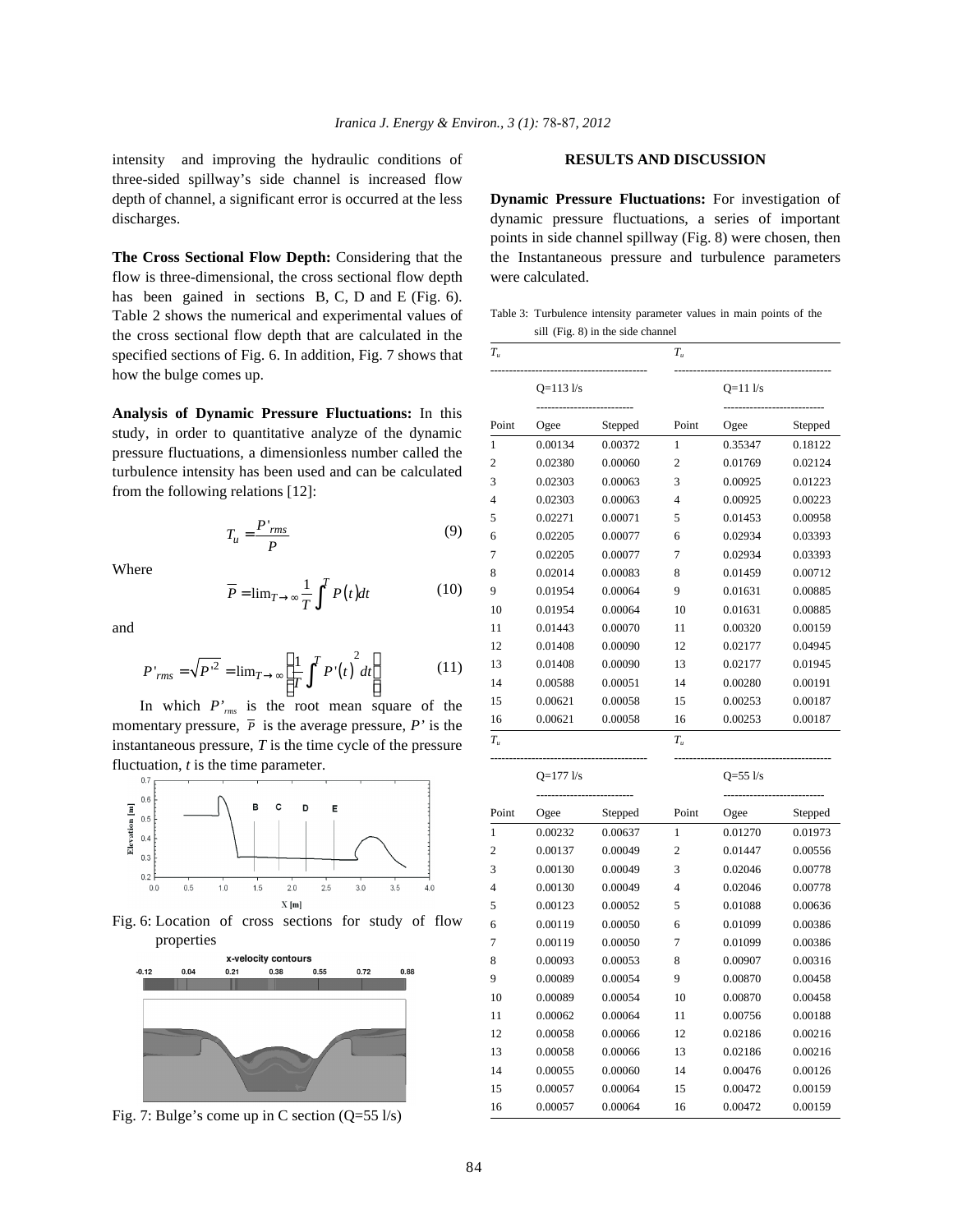

Fig. 8: Distribution of the selected set of main point of the sill in the model

As regards the most important factor involved in reduction of turbulence intensity and improving the hydraulic conditions in the side channel of three-sided spillways is increased flow depth inside the channel, flow depth in the Central axis of side channel was extracted. Instantaneous pressure at 5 second period was taken and turbulence intensity was calculated after a series of mathematical operations. For example, at point 8 pressure fluctuations has been shown in Fig. 9.

The quantity of turbulence intensity in main point has been presented in Table 3. According to these tables, the pressure is increased and flow condition is improved due to increasing the input discharge.

As it moves downstream of the channel, amount of turbulence and flow Collision decrease so the turbulence intensity decreases. Results are shown the high turbulence intensities in the beginning and in the edges of side channel.

The most important effect of stepped ogee profile of Three-side spillway is increase in energy dissipation and decreasing the flow Collision. During of decrease in flow Collision, as has been shown in Fig. 10, a significant increase in the flow depth in the side channel will not seen, but due to a delay in discharging the flow from side channel, flow depth increased slightly and the increasing of flow depth is more noticeable on the edge of the channel. This will help to reduce pressure fluctuations in side channel, but the most important factor that involve in reducing the turbulence intensity is decrease of flow turbulence due to decrease in flow collision.



Fig. 10: Flow depth at central axis of the side channel for different discharges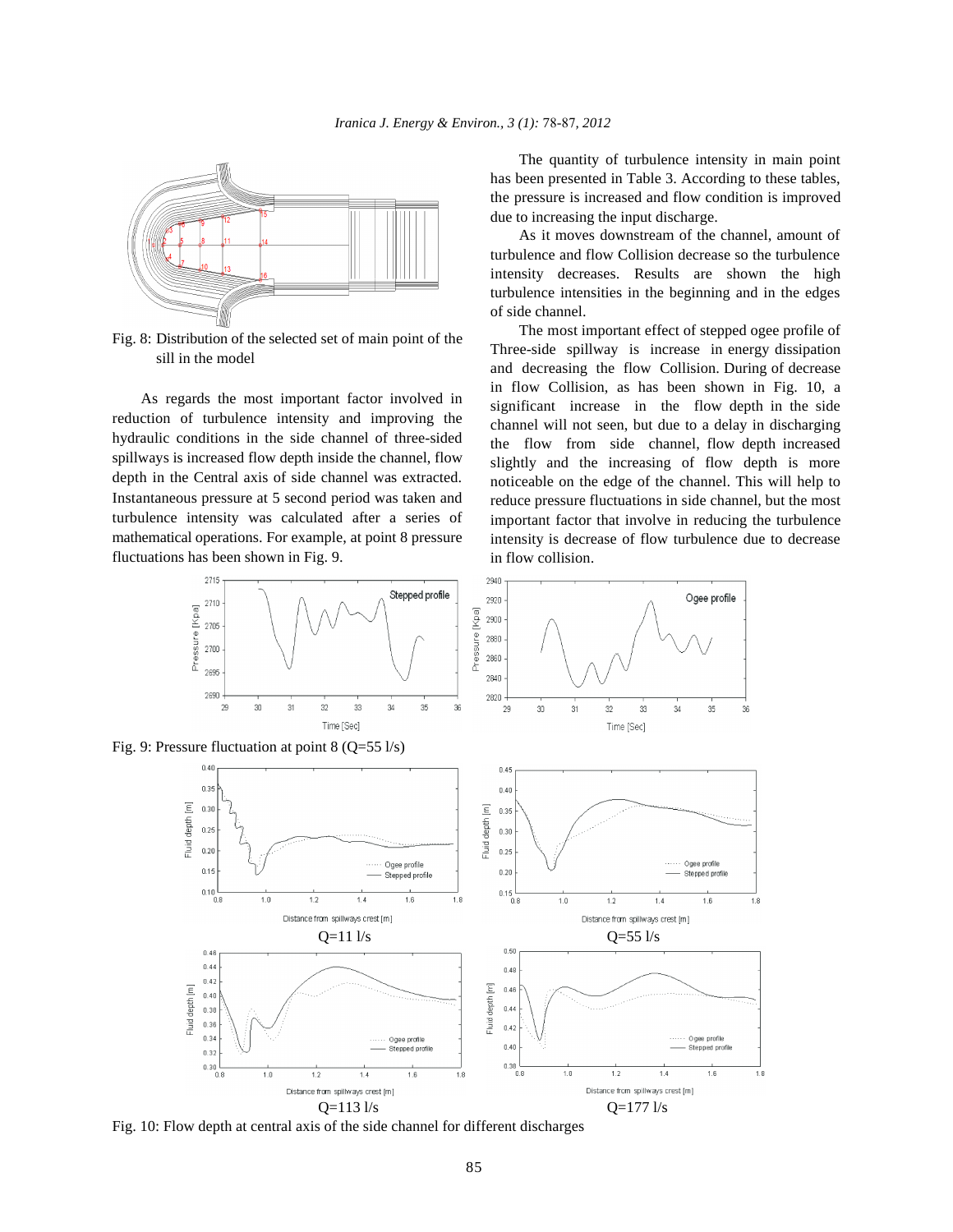This results shows that the effect of stepping has been decreased by increasing of discharge.

### **CONCLUSION**

In this study, by using the numerical modeling and with emphasis on the stepped spillway, amount of dynamic pressure fluctuations was investigated and the following results were obtained:

- (1) The features and benefits that can be allocated for typical stepped spillways could be said for the Three-side stepped spillways. Stepping the ogee profile of Three-side spillway will cause the reduction on the velocity and flow energy with creation of roughness. In addition, will cause the increasing of self-purification of river due to good **REFERENCES** aeration.
- stepping of the ogee profile of Three-side spillway. 115(5): 617-635.
- decreased considerably by stepping the ogee profile 88(3): 131-154. of Three-side spillway. 3. Hinds, J., 1926. Side channel spillway.
- occurred in areas of side channel where the minimal Engineers, 89: 881-927. effect of flow collides involves. 4. Kouchakzadeh, S. and A.R. Vatankhah Mohammad-
- 
- spillway is more than the standard crest and this fact Drainage), 51(1): 41-50.
- spillways. Drainage), 51(1): 51-60.

| D              | <b>Dissipation Function</b>                               |  |  |  |  |
|----------------|-----------------------------------------------------------|--|--|--|--|
| $\rho$         | Fluid density                                             |  |  |  |  |
| ó              | Surface tension coefficient                               |  |  |  |  |
| $T_u$          | Turbulence intensity                                      |  |  |  |  |
| $P'_{rms}$     | Root mean square of instantaneou<br>pressure fluctuations |  |  |  |  |
| T              | Cycle of pressure changes                                 |  |  |  |  |
| $\overline{p}$ | Pressure average                                          |  |  |  |  |
| f,             | Reynolds stresses                                         |  |  |  |  |
|                |                                                           |  |  |  |  |

| $u, v$ and $w$             | Velocities in the $x$ -, $y$ - and $z$ -directions |
|----------------------------|----------------------------------------------------|
| $V_{\scriptscriptstyle F}$ | Volume fraction of fluid in each cell              |
| $A_x$ , $A_y$ and $A_z$    | Fractional areas open to flow in the               |
|                            | subscript directions                               |
| P'                         | pressure                                           |
| $g_i$                      | gravitational force in the<br>subscript            |
|                            | direction                                          |
| k                          | Turbulent kinetic energy                           |
| e                          | Turbulent dissipation                              |
| P                          | Turbulence production term                         |
| μ                          | Dynamic viscosity                                  |
| $C_{SP}$                   | Shear production coefficient                       |
| G                          | Buoyancy production term                           |
| $D_k$                      | Diffusion term                                     |
| $v_r$                      | Turbulent viscosity                                |

- (2) The possibility of negative pressure event and 1. Bremen, R. and W.H. Hager, 1989. Experiments in side cavitations on spillway has been reduced by channel spillways. ASCE J. Hydraulic Engineering,
- (3) In general can be said that the amount of dynamic 2. Farney, H.S. and A. Markus, 1962. Side channel pressure fluctuation in the side channel bed has been spillway design. ASCE J. the Hydraulics Division,
- (4) The dynamic pressure fluctuations reduction, most Transactions of the American Society of Civil
- (5) In stepped Three-side spillway, the dynamic pressure Abadi, 2002. Spatially varied flow in non-prismatic fluctuations during the side channel reduce quickly. channels: dynamic equation. Irrigation and Drainage (6) Flow depth in the Side channel of stepped Three-side (J. the International Commission on Irrigation and
- plays an important role in reducing of the turbulence 5. Kouchakzadeh, S., M.K. Kholghi and A.R. Vatankhah intensity. Mohammad-Abadi, 2002. Spatially varied flow in (7) Stepping of the Ogee profile of Three-side spillway, non-prismatic channels: numerical solution and apart from the hydraulic advantages, causes the ease experiment verification. Irrigation and Drainage of construction and operation of this kind of (J. the International Commission on Irrigation and
- **Nomenclature: equations for steady varied flow. ASCE J. the** 6. Yen, B.C. and H.G. Jr. Wenzel, 1970. Dynamic Hydraulics Division, 96(3): 801-814.
	- 7. Water Research Center, 1994. Final report of hydraulic model of Shahid Yaaghoobi. Ministry *of Energy of Iran, Iran. Report 161. [In Farsi.].*
	- 8. Water Research Center, 1996. Final report of *P P P P' <i>P' <b>P' <i>Root model of Jareh. Ministry of Energy of Iran, <i>rms* Iran. Report 268. [In Farsi.].
		- 9. Knight, A., 1989. Design of efficient side channel spillway. ASCE J. Hydraulic Engineering, *f* Reynolds stresses 115(9): 1275-1289. *<sup>i</sup>*